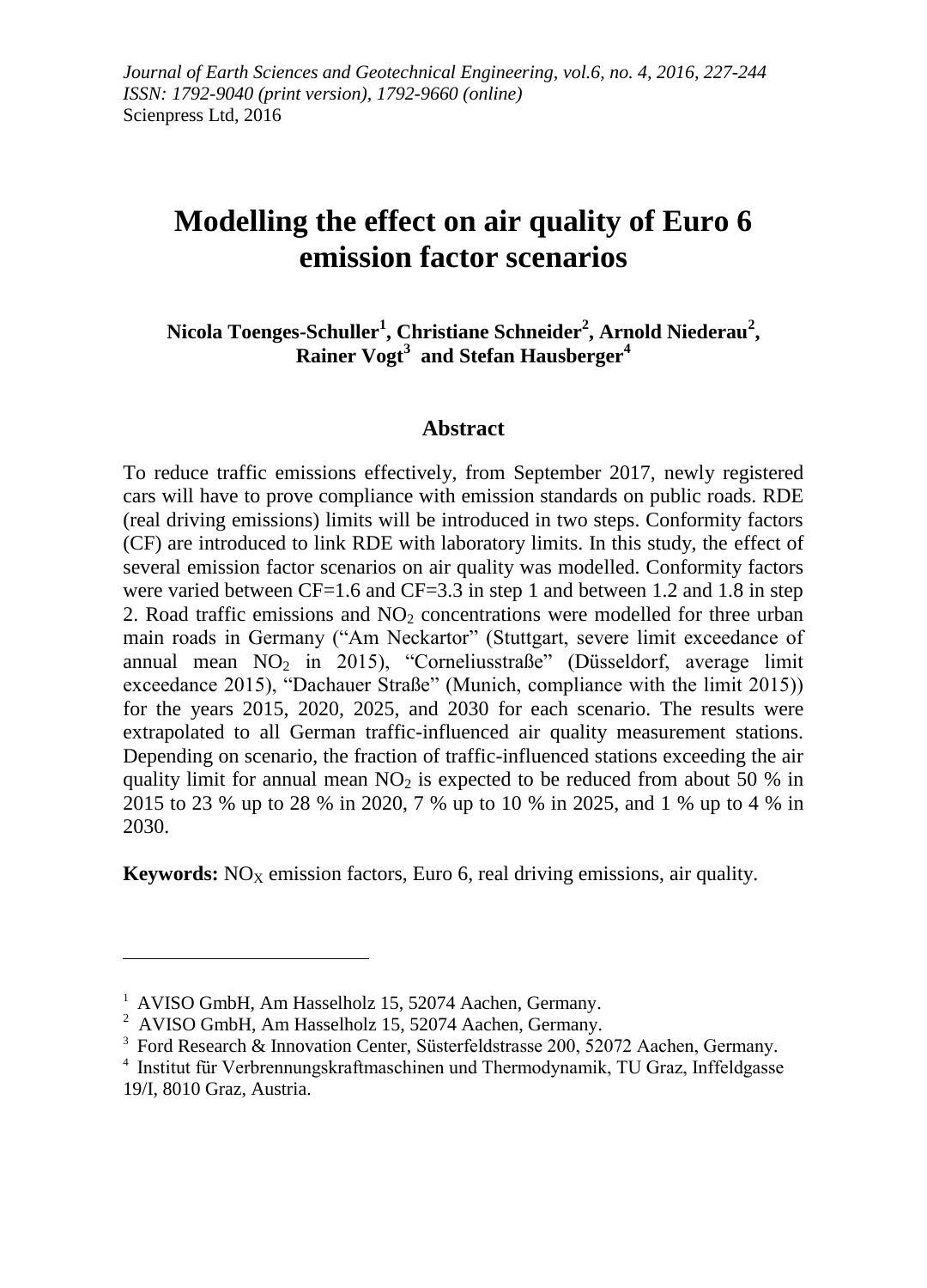# **1 Introduction**

The EU air quality limit for the annual mean value of  $NO<sub>2</sub>$  was exceeded at many air quality measurement stations all over Europe in recent years. In Germany, about 50 % of all traffic-influenced air quality stations did not comply with the limit in 2015. Source apportionment analyses show that road traffic emissions are the main contributor to  $NO<sub>2</sub>$  concentrations at these stations; see e.g. the air quality plan for Stuttgart [1]. In spite of increasingly stringent emission standards for  $NO<sub>x</sub>$ , road traffic emissions were not reduced accordingly. Until now, compliance with emission limits is tested in laboratories on roller dynamometer test benches. Motor emissions are measured while vehicles perform a given driving cycle under well defined conditions. For passenger cars (PC), the New European Driving Cycle (NEDC), last updated in 1997, is used. Measurements of real world emissions e.g. by Ligterink et al. [2] showed that, especially for Euro 5 diesel PC, real world  $NO<sub>X</sub>$  emissions are much higher than emissions on NEDC. As a consequence, according to ERMES (European Research Group on Mobile Emission Sources),  $N_{\text{O}_X}$  emission factors for Euro 5 diesel PC in the current versions of models such as COPERT (Computer Programme to calculate Emissions from Road Transport), HBEFA (Handbook of Emission Factors), or VERSIT+ (Traffic Situation model), which are used for air quality modelling, are about 4-5 times higher than the emission limit values [3]. Measurements e.g. by Franco et al. [4] or by Kadijk et al. [5] showed that real world  $NO<sub>X</sub>$  emissions are much higher than emissions on NEDC also for Euro 6 diesel PC.

To ensure that emission reductions are achieved in real world, from September 2017 on, newly registered cars will have to prove compliance with emission standards on public roads (RDE, real driving emissions).

RDE limits will be introduced in two steps, step 1 starting from September 2017, and step 2 starting from January 2020. Conformity factors (CF) are introduced to link RDE with laboratory limits. At the meeting of the Technical Committee on Motor Vehicles (TCMV) of the EU on 28/10/2015 in Brussels, the following values were given a positive vote [6]:

- Step 1:  $CF(NO_X)=2.1$  from September 2017/2019 (new type approvals/all firstly registered vehicles)
- Step 2:  $CF(NO_X)=1.0$  from January 2020/2021 (new type approvals/all firstly registered vehicles)
- A measurement tolerance for  $NO<sub>X</sub>$  of 0.5 for step 2 is allowed but subject to an annual review.

In the following paper, the effect of several emissions factor scenarios on air quality was examined; the proceeding for each scenario was the following:

1. Scenario definition: A scenario consists of values for conformity factors, the dates of their coming into effect, and, depending on scenario, the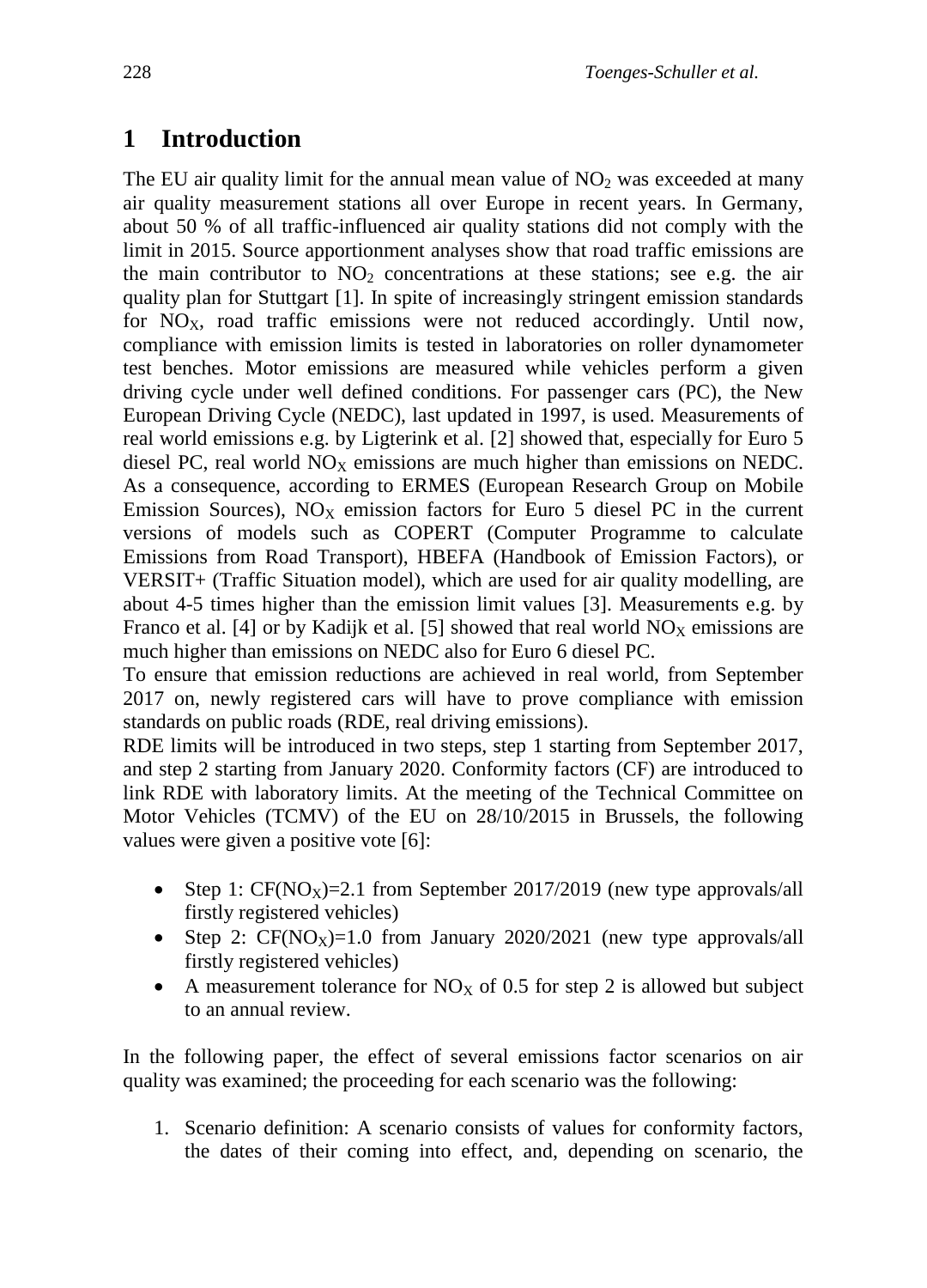definition of a transfer function.

- 2. Calculation of emission factors
- 3. Emission modelling: Calculation of road traffic emissions for three urban main roads ("Am Neckartor" in Stuttgart, "Corneliusstraße" in Düsseldorf, and "Dachauer Straße" in Munich) in Germany for the years 2015, 2020, 2025, and 2030
- 4. Air quality modelling: Calculation of annual average  $NO<sub>2</sub>$  for the three roads and the four years
- 5. Extrapolation of the results to all traffic-influenced air quality stations in Germany

By this, for each scenario, we determined the number of traffic-influenced air quality stations in Germany which, from today's point of view, are expected to exceed the limit value for annual average  $NO<sub>2</sub>$  in the years 2020, 2025, and 2030.

# **2 Methods**

### **2.1 Scenarios**

Altogether, ten scenarios were investigated. From these scenarios, six scenarios, as defined in [Table 1,](#page-2-0) are presented in this paper.

In scenario A, the base case, emission factor were taken from HBEFA3.2 [7]. When HBEFA3.2 was released in 2014, it was known that the type approval procedure for EU 6 PC would be changed in 2017, although details were not fixed yet at the time. So, in HBEFA3.2, there are emission factors for EU 6 (type approval/first registration before 2017/2018) and EU 6c (type approval/first registration after 2017/2018). From today's point of view, emission factors for EU 6 diesel PC are too low in HBEFA3.2 [3], so in scenario B, these emission factors are increased by 90 %.

<span id="page-2-0"></span>

| scen. | base     | description                               |     | step 1                    | step 2    |      | transfer |
|-------|----------|-------------------------------------------|-----|---------------------------|-----------|------|----------|
|       |          |                                           | CF  | date                      | <b>CF</b> | date | function |
| A     | HBEFA3.2 | base case                                 |     |                           |           |      |          |
| B     | HBEFA3.2 | EU 6 diesel PC $+90\%$<br>EU 6c unchanged |     |                           |           |      |          |
| E     | B        | EU 6 RDE                                  | 3.0 | Sep 2017 1.5 Sep 2019     |           |      | no       |
| F     | B        | EU 6 RDE                                  | 3.3 | Sep 2017 1.8 Sep 2019     |           |      | yes      |
| Н     | B        | EU 6 RDE                                  |     | 1.6 Sep 2017 1.2 Sep 2019 |           |      | no       |
|       | B        | EU 6 RDE,<br><b>TCMV</b> voted            | 2.1 | Sep 2017 1.5 Jan 2020     |           |      | no       |

Table 1: Scenario definition

Scenarios E, F, H, and I are RDE scenarios based on scenario B with varying CF.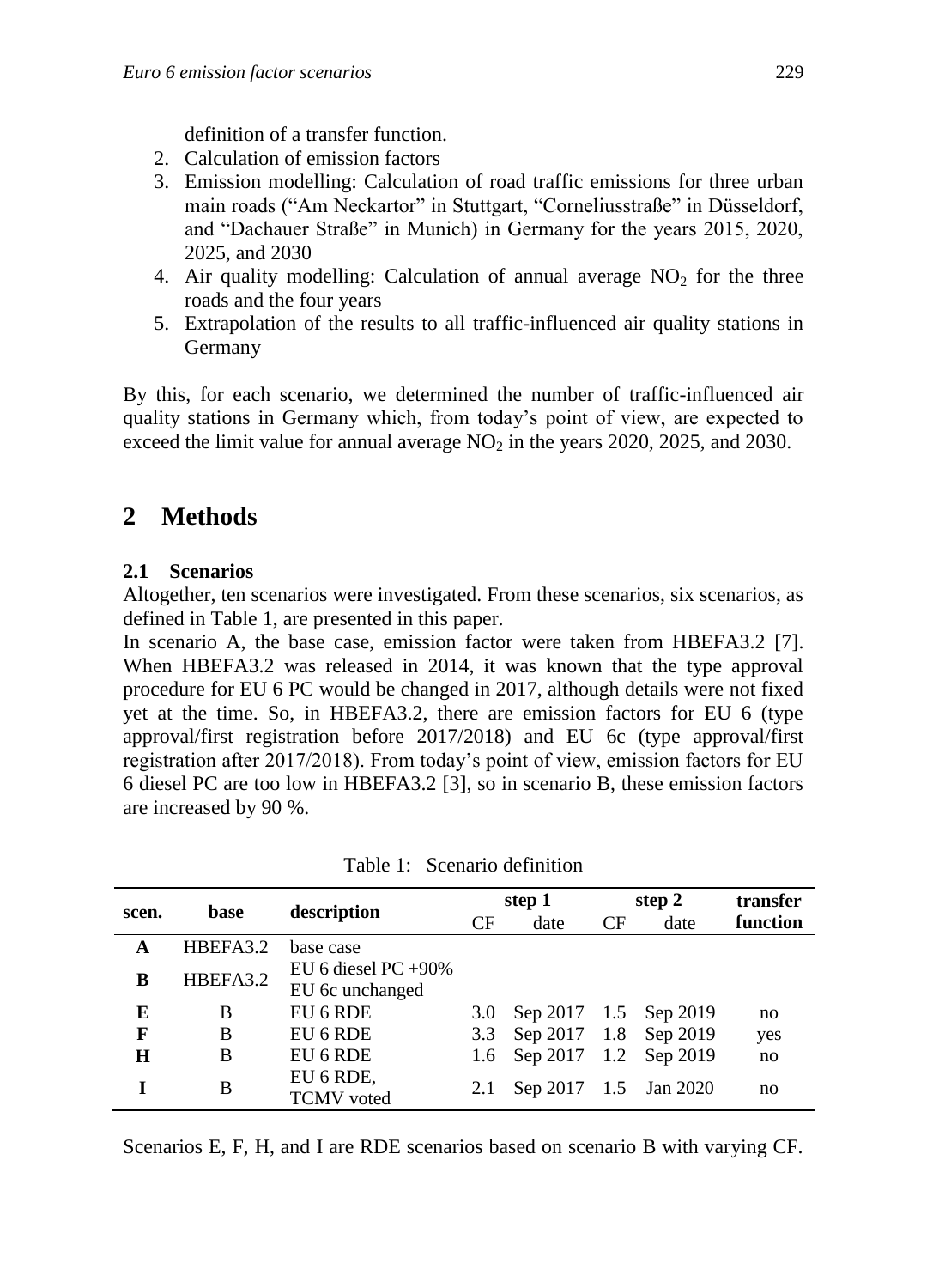Resulting emission factors for Euro 6 RDE were used instead of HBEFA3.2 emission factors EU 6c. In these scenarios, EU 6 RDE step 1 comes into effect in September 2017 and step 2 in September 2019 (type approval). An exception is scenario I, where step 2 comes into effect in January 2020 (type approval). Thus, scenario I is conform to the values voted for by TCMV [6].

The resulting phase-in into the fleet is shown in [Table 2.](#page-3-0) The second column shows the phase-in of EU 6c PC according to the current average fleet in Germany according to TREMOD, prepared by ifeu (Institut für Energie- und Umweltforschung Heidelberg GmbH). In line with HBEFA3.2, EU 6c is introduced in one step. The third and fourth column show the phase-in of EU 6 RDE PC, step 1, and step 2, into the fleet as used for scenario E, F, and H. As stated above, in scenario I, step 2 comes into effect four months later.

| two-step introduction as used in scenario E, F, and H |                                                        |       |       |  |  |  |  |
|-------------------------------------------------------|--------------------------------------------------------|-------|-------|--|--|--|--|
|                                                       | EU 6c, TREMOD (ifeu) EU 6 RDE, step 1 EU 6 RDE, step 2 |       |       |  |  |  |  |
| 2016                                                  | $0\%$                                                  | $0\%$ | $0\%$ |  |  |  |  |
| 2017                                                  | 10 %                                                   | 10 %  | $0\%$ |  |  |  |  |
| 2018                                                  | 25 %                                                   | 25 %  | $0\%$ |  |  |  |  |
| 2019                                                  | 100 %                                                  | 90 %  | 10 %  |  |  |  |  |
| 2020                                                  | 100 %                                                  | 75 %  | 25 %  |  |  |  |  |
| 2021                                                  | 100 %                                                  | $0\%$ | 100 % |  |  |  |  |
| 2022                                                  | 100 %                                                  | 0 %   | 100 % |  |  |  |  |

<span id="page-3-0"></span>Table 2: Phase-in of PC: EU 6c according to TREMOD, prepared by ifeu (Institut für Energie- und Umweltforschung Heidelberg GmbH), and

#### **2.2 Emission Factors**

Emission factors for all chemical compounds needed for air quality modelling  $NO<sub>X</sub>$ ,  $NO<sub>2</sub>$ ,  $SO<sub>2</sub>$ ,  $CO<sub>2</sub>$ ,  $VO<sub>C</sub>$ ,  $NH<sub>3</sub>$ ,  $N<sub>2</sub>O$  and  $CO<sub>2</sub>$ ) were taken from HBEFA3.2. Modifications for the emission factors for EU 6 and EU 6 RDE diesel PC were done for scenario B to I.

In all scenarios only the  $NO<sub>X</sub>$  emission factors were changed compared to scenario A. In reality the exhaust gas recirculation (EGR) for  $NO<sub>X</sub>$  control is expected to be extended with the RDE demands. This would tend to increase CO and HC emissions. These effects are expected to be quite small on absolute emission levels and were thus not considered to keep the simulation system simple.

While all emission factors for the scenarios A and B have been simulated with the model PHEM for the HBEFA [8], the emission factors for urban driving for the vehicles to be type approved under the future RDE legislation were calculated with a different method. Main assumption was that the low real drive emission limit values to be met will need sophisticated control algorithms for engine and after treatment systems. Consequently the controllers were assumed to be tuned to meet the RDE limits  $(=$  emission limit x CF) in all driving situations covered by the future legislation with the same safety margin. The safety margin for new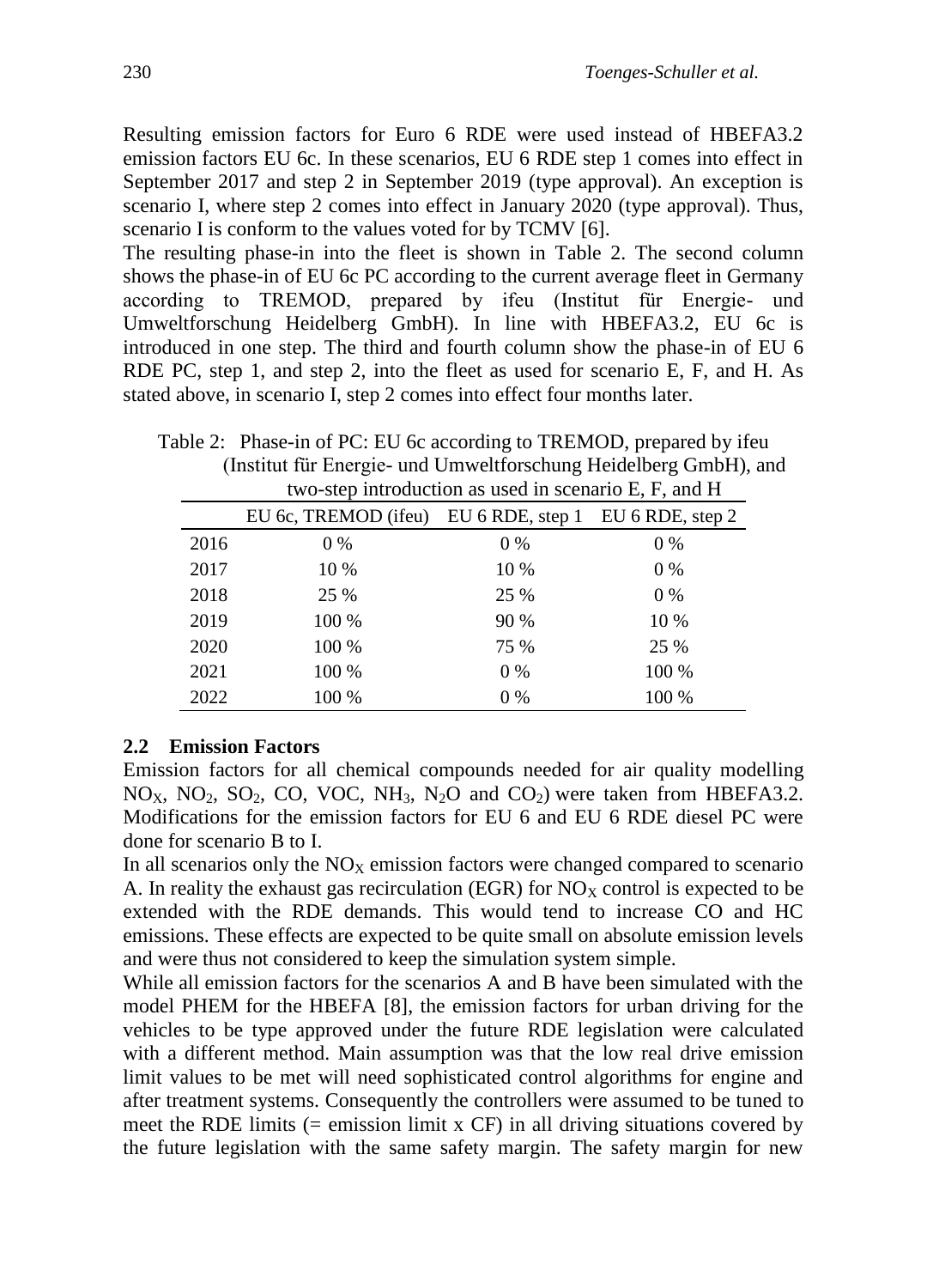vehicles was 0.90 mainly to take aging effects of catalysts into consideration. For the fleet average emission values aged catalysts were assumed, so that the fleet average margin is 0.95.

Without transfer function (TF) the emission factors per vehicle emission class are thus similar for all driving conditions:

## <span id="page-4-1"></span>**Equation 1:**

 $NO<sub>X</sub>$  Emission Factor [mg/km] = CF\*Limit\*0.95 = CF\*76 mg/km (for PC)

The TF is discussed to be introduced in the RDE legislation to allow somewhat higher emissions under severe driving conditions. The TF shall be overall "environmentally neutral". This means that higher emissions at severe conditions have to be compensated by lower emissions under mild driving conditions. Since the details of the TF are still under discussion, a worst case scenario for the TF was assumed to show maximum effects under urban driving conditions. The worst case approach assumed that additional emissions are allowed under severe urban driving conditions but the compensation would not be relevant for those driving situations used in the scenarios. Consequently emission factors are in the scenarios F to I for all urban traffic situations 0.95 times the maximum allowed value [\(Figure 1\)](#page-4-0).

For the scenario with TF the allowance for higher  $NO<sub>X</sub>$  emissions under increasing dynamic driving behaviour ("aggressive driving") and under increasing cumulative altitude gain was assumed as shown in [Figure 2.](#page-5-0)



<span id="page-4-0"></span>Figure 1: Schematic picture of the emission factor definition with and without transfer function for vehicles type approved under the future RDE legislation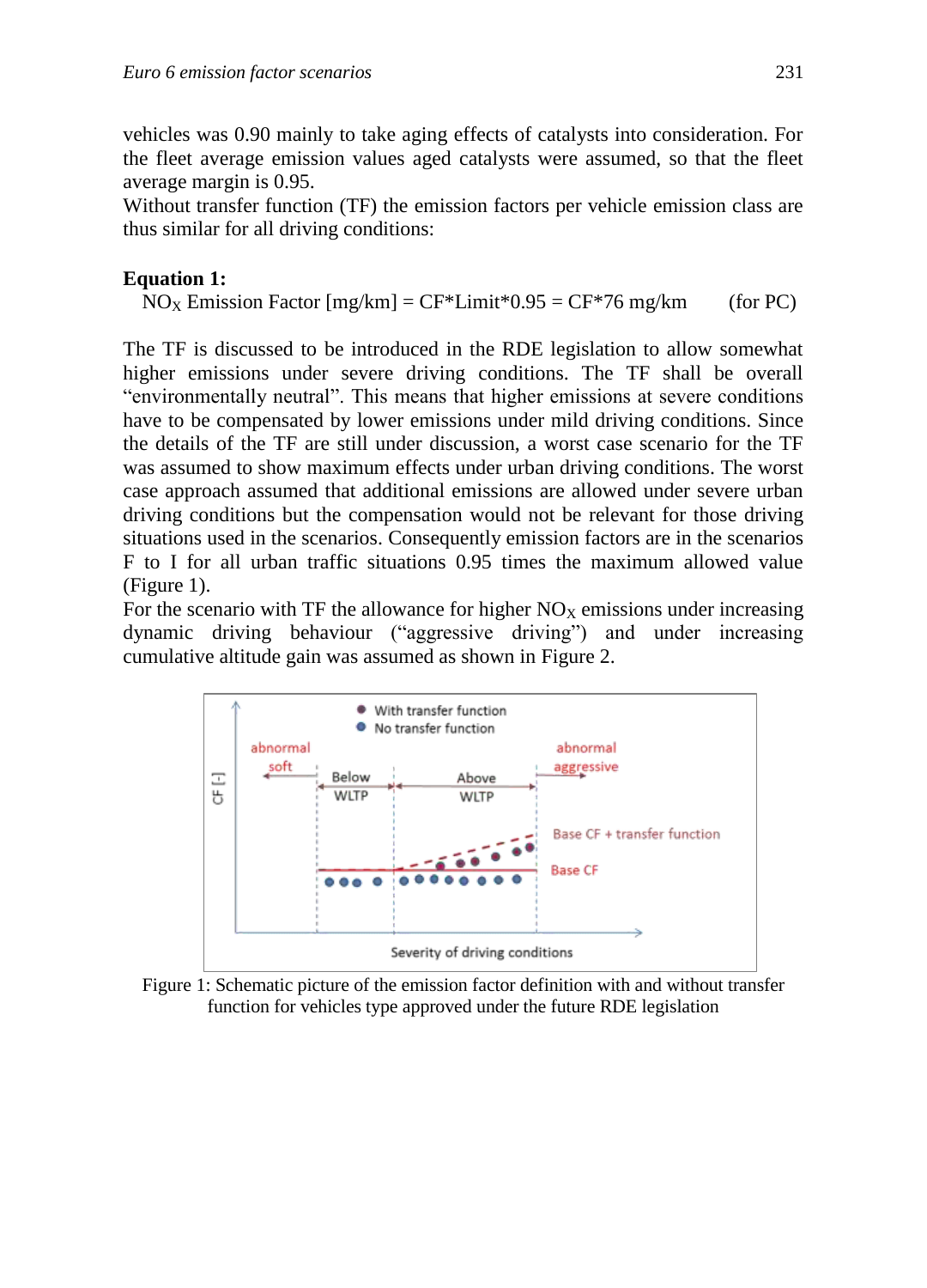

<span id="page-5-0"></span>Figure 2: Schematic picture of the transfer functions assumed for positive altitude gains and for driving dynamics for vehicles type approved under the future RDE legislation

The allowance for higher  $NO_X$  emissions was introduced in the emission factor calculation by adding a  $\Delta$ CF as function of the dynamic parameter of the driving cycle (95 Percentile of velocity x positive acceleration) and as function of the positive altitude gain. For a combination of very aggressive driving under hilly conditions the maximum CF increase due to the TF was assumed to be limited with  $+1.0$ . This gives e.g. in scenario F for stage 2 vehicles CFs between 1.8 (low dynamics, flat road) and 2.8 (aggressive driving, very hilly). For each driving cycle representing urban traffic situations in the HBEFA the corresponding adjustment of the CF by the TF was computed. After adjustment of the CFs for each traffic situation the emission factors were calculated using [Equation](#page-4-1) 1. The emission factors were produced for all passenger car categories from HBEFA depending on vehicle type, motor concept, and traffic situation for all traffic situations. Emission values from HDV were not changed against scenario A.

#### **2.3 Road Traffic Emissions**

Specific traffic emissions (pollutant per distance and time unit) for the three urban main roads were calculated as the product of emission factors (pollutant per vehicle and distance, depending on vehicle type, motor concept, and traffic situation) and the traffic volume (vehicles per time unit), weighted by fleet composition. The traffic volume, the fraction of light duty vehicles (LDV, commercial vehicles of permissible maximum weight  $\leq$  3.5 t), and the fraction of heavy duty vehicles (vehicles of permissible maximum weight  $> 3.5$  t) for the three streets is shown in Table 3. The rest of the vehicles are assumed to be PC.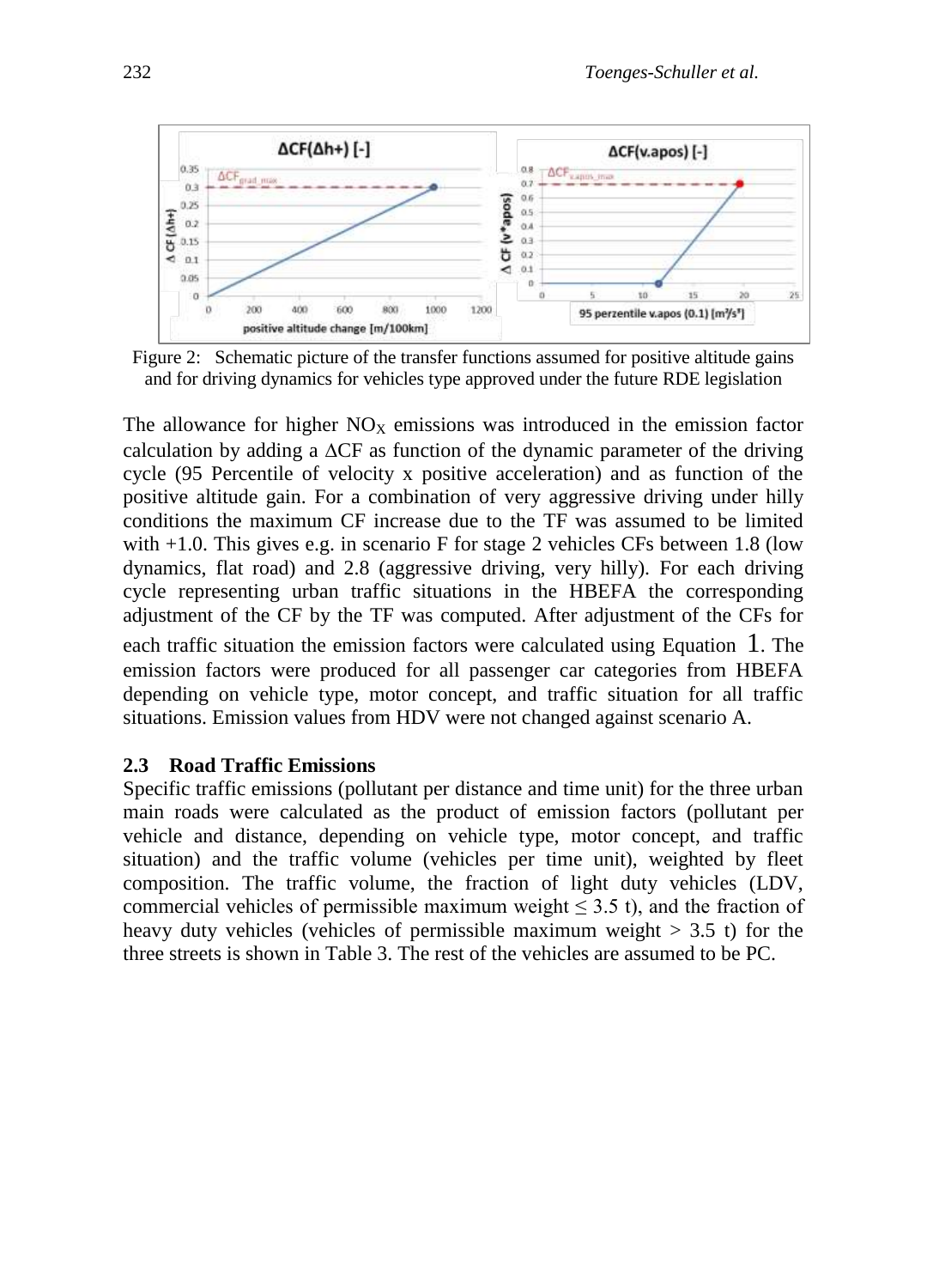| $\beta$ , and $\beta$ is a set of $\beta$ is a set of $\beta$ and $\beta$ is the considered streets |                |          |            |  |  |  |  |  |
|-----------------------------------------------------------------------------------------------------|----------------|----------|------------|--|--|--|--|--|
| <b>Street</b>                                                                                       | Traffic Volume | Fraction | Fraction   |  |  |  |  |  |
|                                                                                                     | [veh./24 $h$ ] | LDV      | <b>HDV</b> |  |  |  |  |  |
| Corneliusstraße (Düsseldorf)                                                                        | 43,700         | 3.8%     | 1.3 %      |  |  |  |  |  |
| Am Neckartor (Stuttgart)                                                                            | 73,500         | 3.2 %    | 2.9 %      |  |  |  |  |  |
| Dachauerstraße (Munich)                                                                             | 21,600         | 3.0 %    | 4.2 %      |  |  |  |  |  |

<span id="page-6-1"></span>Table 3: Traffic volume, fraction of light duty vehicles (LDV, commercial vehicles of permissible maximum weight  $\leq 3.5$  t), and fraction of heavy duty vehicles (vehicles of permissible maximum weight  $> 3.5$  t) at the considered streets

The traffic situation is derived from street type, speed limit, and hourly values of traffic volume.

The fleet composition, differentiated by energy type and Euronorm concept per vehicle group, is based on the current average fleet in Germany according to TREMOD, prepared by ifeu (Institut für Energie- und Umweltforschung Heidelberg GmbH). For passenger cars, local fleet compositions were considered, taking into account the deviations of local car registration data per Euronorm from German average car registration data. Also, existing low emission zones in Stuttgart and Düsseldorf were taken into account. The resulting PC fleet composition for scenario E, F, and H are shown in [Figure](#page-6-0) **3**.



<span id="page-6-0"></span>Figure 3: Local composition of the PC fleet in Düsseldorf, Stuttgart, and Munich for scenario E, F, and H

## **2.4 Air Quality**

Corneliusstraße, "Am Neckartor", and Dachauer Straße are all street canyons with high building density on both sides of the road. Thus, air quality modelling can be done with a box model: Gas-phase concentrations of pollutants are calculated for the street canyon, which is modelled as a box of infinite length, the width of the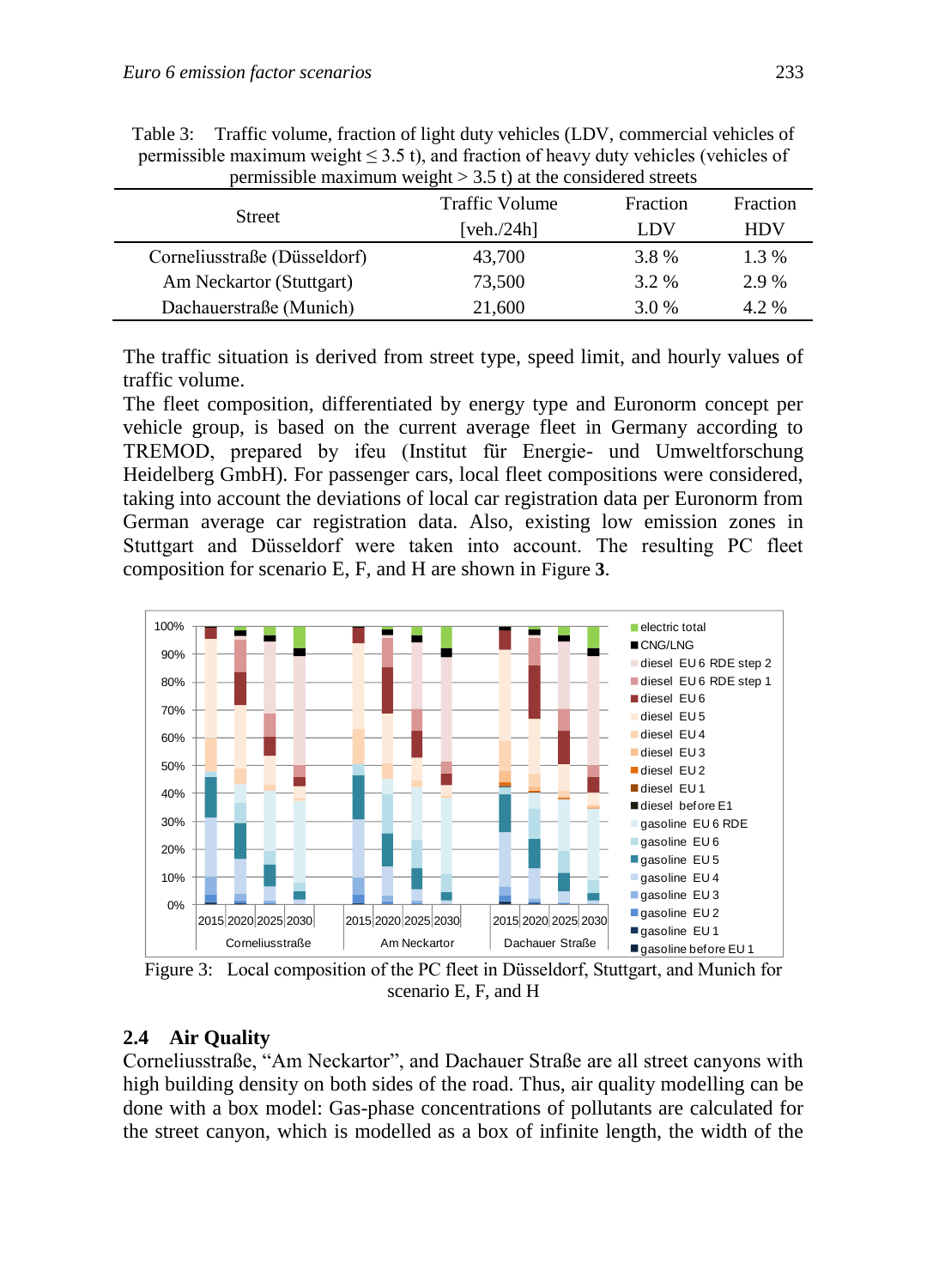street, and the height of roadside buildings, and assumed to be homogenously mixed. Concentrations in the box correspond to the concentrations typically measured by an air quality station at the kerbside.

The chemistry box model comprises gas-phase chemistry and one-dimensional transport (perpendicular to street). The RADM2 gas-phase chemistry mechanism with 56 species, 140 thermochemical reactions, and 21 photochemical reactions [9] in combination with the solver of the EURAD-model [10] is used. Not considered are turbulent diffusion, deposition, a variable mixing height, and heterogeneous reactions. As input parameters, urban background concentrations of  $NO<sub>2</sub>$ , NO and ozone, roadside concentrations of  $NO$  and  $NO<sub>2</sub>$  (for calibration), wind speed and direction and global radiation, and traffic emissions in the street are needed in an hourly resolution. Background concentrations were taken from air quality measurement stations of the urban background nearby, the trend of the background was taken from the German Environmental Protection Agency (UBA) [11].

This box model was already used in the past to simulate  $NO<sub>2</sub>$  [12, 13] and particle number [14, 15] in street canyons.

As in [12] and [13], the box model was calibrated for the year 2006. For this project, it was refitted to the year 2014.

## **3 Results**

### **3.1 Emission Factors**

Weighted emission factors for the three considered urban main roads resulting from the scenario definitions in [Table 1](#page-2-0) are shown in [Figure](#page-8-0) **4**. The upper four groups show weighted emission factors according to HBEFA3.2 for EU 5, EU 6 and EU 6c PC (diesel and gasoline). Scenario A is based on these factors. They were derived by weighting the factors for the appropriate traffic situation from HBEFA3.2 with the mileage shares per level of service for the three streets.

According to HBEFA3.2, emission factors for diesel PC cars are reduced by about 2/3 from EU 5 to EU 6, and again by nearly 1/2 from EU 6 to EU 6c. For gasoline PC, according to HBEFA3.2, emission factors for EU 5, EU 6 and EU 6c are the same. They are about a factor of 20 lower than for EU 5 diesel PC.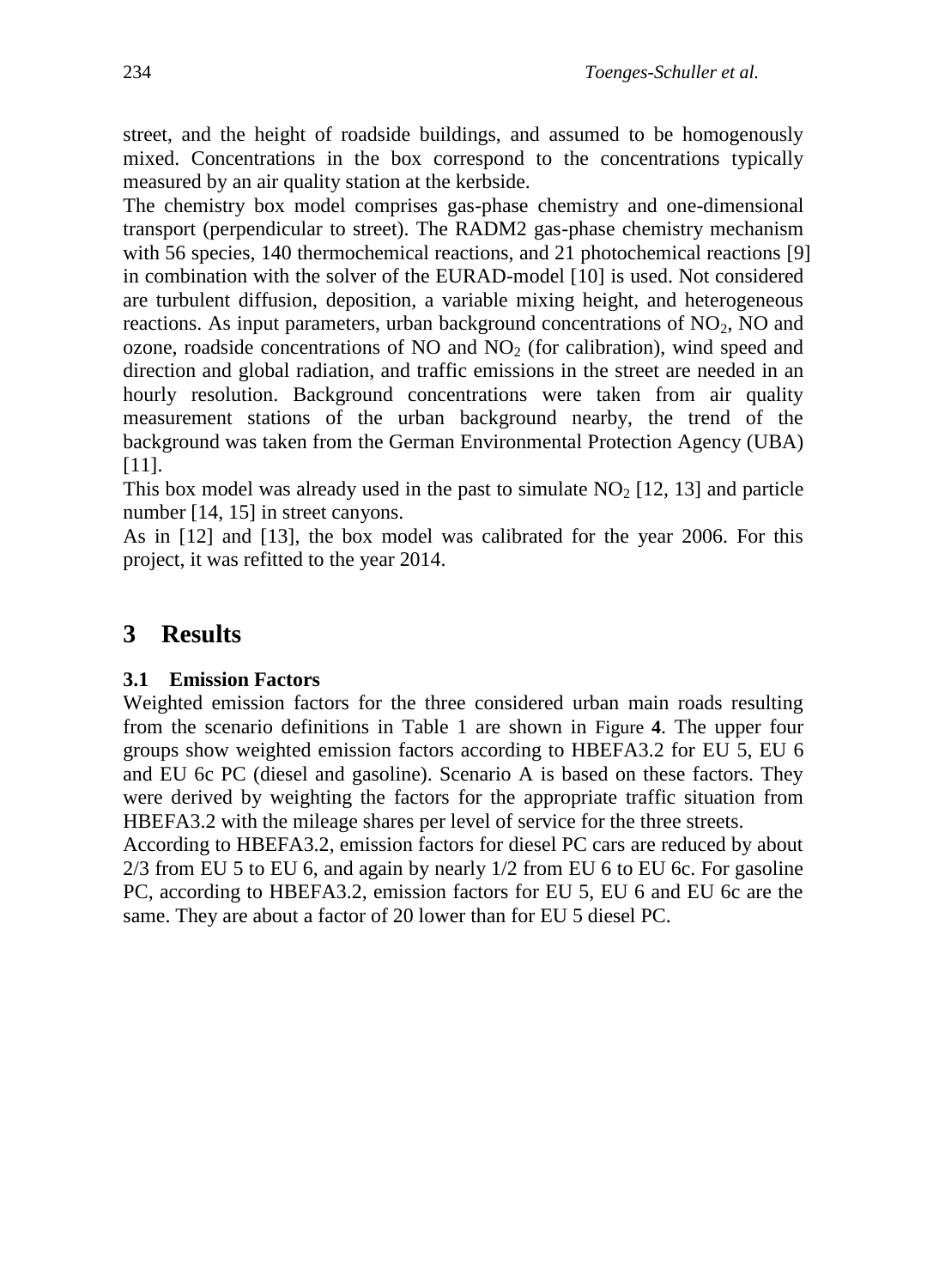

<span id="page-8-0"></span>Figure 4: PC emission factors weighted with mileage per level of service for three urban main roads ("Am Neckartor" in Stuttgart, Dachauer Straße in Munich and Corneliusstraße in Düsseldorf)

Below the upper four groups of emission factors based on HBEFA3.2, in [Figure 4,](#page-8-0) one group shows HBEFA3.2 weighted emission factors for EU 6 diesel PC increased by 90 % (scenario B). As stated above, from today's point of view, this is more realistic than scenario A.

The lowest eight groups of weighted emission factors in [Figure 4](#page-8-0) were derived from the RDE scenarios. Due to the limitations considered, they are the same for the three streets. An exception is scenario F, where a transfer function was applied. However, the differences between the streets are small. As expected (see CF in [Table 1\)](#page-2-0), PC diesel EU 6 RDE emission factors are highest in scenario F and lowest in scenario H.

### **3.2 Emissions**

For each hour of the year, emissions were calculated as the product of emission factors, depending on traffic situation and fleet composition, and traffic volume. In [Figure](#page-9-0) **5**, NO<sub>X</sub>-emissions for the three streets are shown for scenario B and the years 2010, 2015, 2020, 2025 and 2030.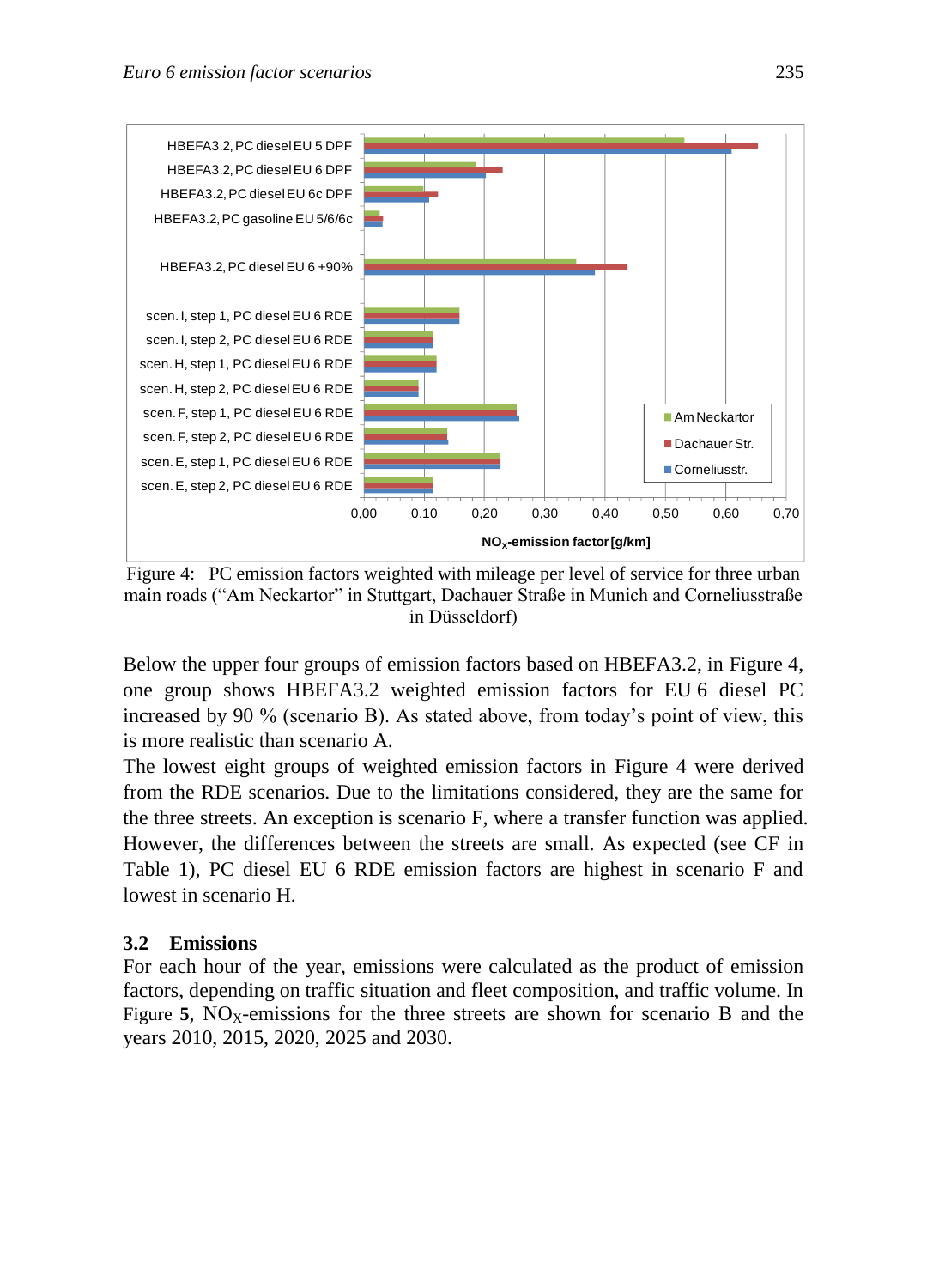

<span id="page-9-0"></span>Figure 5:  $NO<sub>X</sub>$ -emissions (total column, shown as sum of NO (blue column, NO as  $NO<sub>2</sub>$ ) and  $NO<sub>2</sub>$  (red column)) for scenario B

At "Am Neckartor", where traffic volume is highest (see [Table 3\)](#page-6-1), also  $NO<sub>X</sub>$ -emissions are highest, and at Dachauer Straße,  $NO<sub>X</sub>$ -emissions are lowest. However, due to the higher fraction of heavy duty vehicles, at Dachauer Straße,  $NO<sub>X</sub>$ -emissions are only slightly lower than at Corneliusstraße. Also, unlike at Corneliusstraße and "Am Neckartor", there is no low emission zone at Dachauer Straße.

Due to the increasing fraction of vehicles with higher emission standards in the fleet, emissions are expected to reduce considerably until 2030. However, only little emission reduction can be seen between 2010 and 2015, especially for "Am Neckartor" and "Corneliusstraße". This is a consequence of the fact that, despite lower emission limits, EU 5 diesel  $NO<sub>x</sub>$ -emissions in real life are not reduced compared to EU 4  $NO<sub>X</sub>$ -emissions. The fraction of directly emitted  $NO<sub>2</sub>$  (red column) even slightly increases between 2010 and 2015.

In [Figure 6,](#page-10-0) for Corneliusstraße,  $NO<sub>X</sub>$ -emissions are shown for all scenarios and the years 2010, 2015, 2020, 2025 and 2030. The colours show the contributions of the different vehicle types, for PC, also the contributions of the different motor concepts are shown.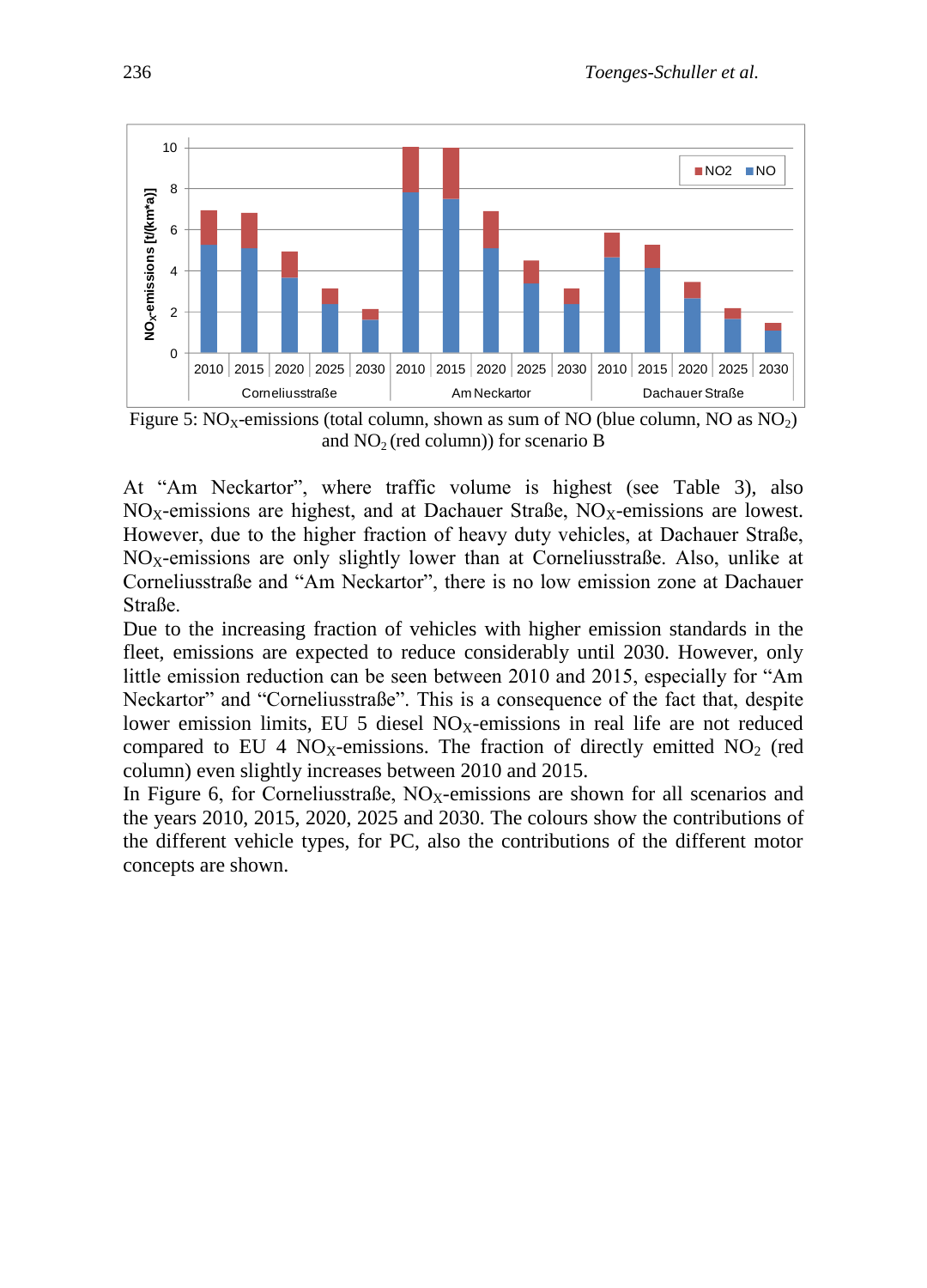

<span id="page-10-0"></span>Figure 6: Corneliusstraße:  $NO<sub>X</sub>$ -emissions for each scenario by vehicle type and motor concept

In [Figure 7,](#page-11-0) the changes in  $NO<sub>X</sub>$ -emissions are shown with respect to scenario A (2015) and scenario A (same year, respectively).

In all years,  $NO<sub>X</sub>$ -emissions are expected to be higher than in scenario A in most scenarios (between 4 % and 19 %). Due to the stringent conformity factor in scenario H in step 2 (CF=1.2, see [Table 1\)](#page-2-0), in 2030, NO<sub>X</sub>-emissions in scenario H are expected to be slightly lower than in scenario A.

Compared to 2015, NO<sub>X</sub>-emission reductions are expected between 23 % and 32 % in 2020, between 49 % and 56 % in 2025, and between 64 % and 70 % in 2030, depending on scenario.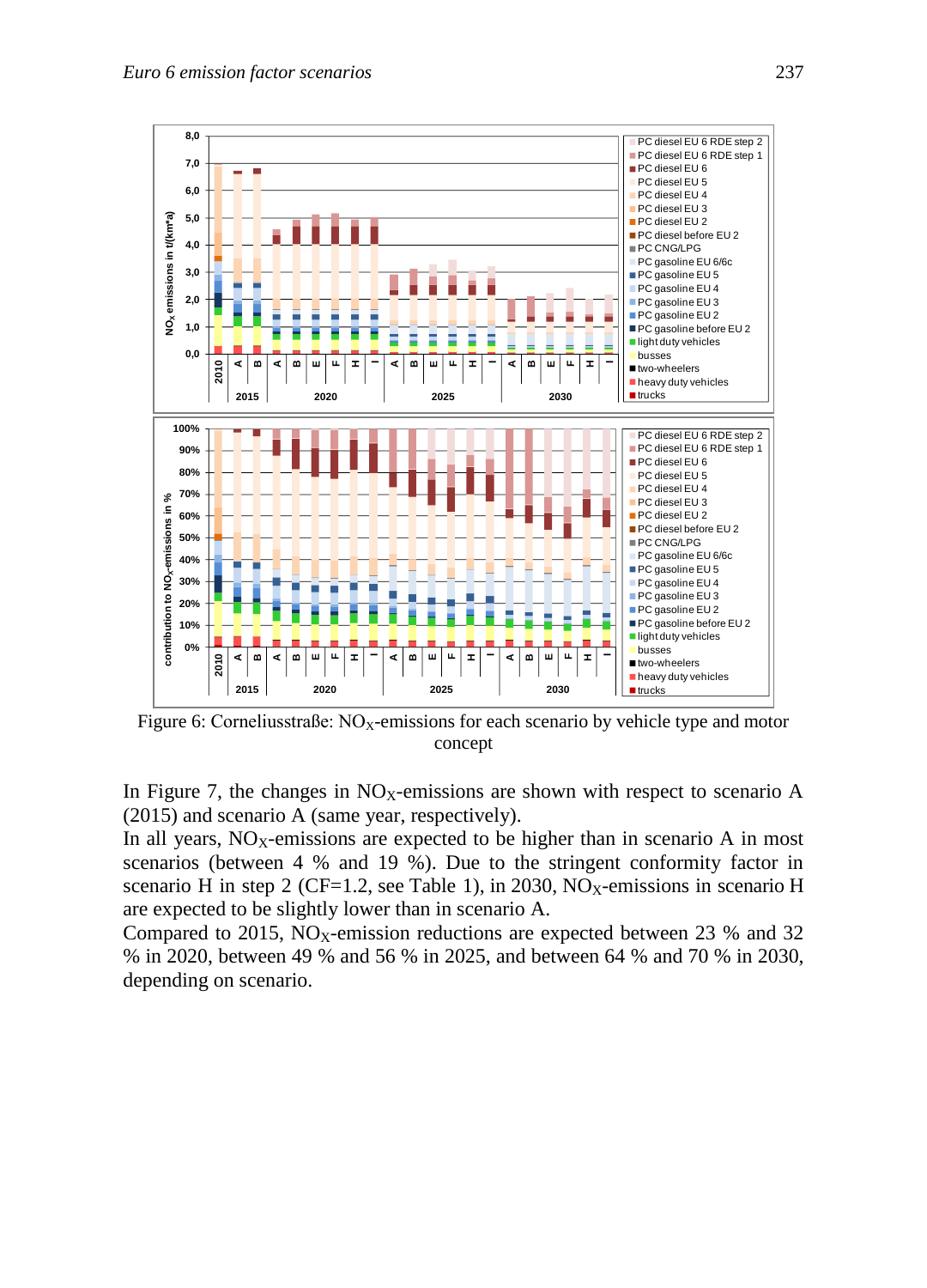

<span id="page-11-0"></span>Figure 7: Cornelius straße: Changes of  $NO<sub>X</sub>$ -emissions for each scenario w.r.t. scenario A

#### **3.3 Air Quality**

Based on the emissions calculated above, air quality simulations were done for the three streets for all years and scenarios. The resulting annual mean  $NO<sub>2</sub>$ concentrations in the three streets are shown in [Table 4.](#page-11-1)

| саси эсепано    |            |            |      |      |            |            |      |      |
|-----------------|------------|------------|------|------|------------|------------|------|------|
|                 | 2015       | 2020       | 2025 | 2030 | 2015       | 2020       | 2025 | 2030 |
|                 |            | scenario A |      |      | scenario B |            |      |      |
| Am Neckartor    | 89         | 66         | 50   | 42   | 90         | 71         | 53   | 43   |
| Corneliusstraße | 60         | 47         | 36   | 30   | 61         | 49         | 37   | 30   |
| Dachauer Straße | 31         | 25         | 22   | 20   | 32         | 26         | 22   | 20   |
|                 |            | scenario E |      |      | scenario F |            |      |      |
| Am Neckartor    | 90         | 73         | 56   | 45   | 90         | 74         | 57   | 47   |
| Corneliusstraße | 61         | 50         | 38   | 31   | 61         | 50         | 39   | 32   |
| Dachauer Straße | 32         | 26         | 22   | 20   | 32         | 26         | 22   | 20   |
|                 | scenario H |            |      |      |            | scenario I |      |      |
| Am Neckartor    | 90         | 71         | 53   | 43   | 90         | 72         | 55   | 45   |
| Corneliusstraße | 61         | 49         | 37   | 30   | 61         | 49         | 38   | 31   |
| Dachauer Straße | 32         | 26         | 22   | 20   | 32         | 26         | 22   | 20   |

<span id="page-11-1"></span>Table 4: Annual mean NO<sub>2</sub> concentration in  $\mu$ g/m<sup>3</sup> for the three considered streets and each scenario

For all scenarios and all streets, considerable reductions of air pollution are expected until 2030. For "Am Neckartor", an air quality station at a severely polluted site, the annual mean  $NO<sub>2</sub>$  concentration is expected to be reduced from  $90 \mu g/m^3$  in 2015 to between 42 and 47  $\mu g/m^3$  in 2030, depending on scenario. However, the air quality limit for the annual mean  $NO_2$  concentration of 40  $\mu$ g/m<sup>3</sup> will still be exceeded in 2030 in all scenarios.

For Corneliusstraße, the annual mean  $NO<sub>2</sub>$  concentration is expected to be reduced from 61  $\mu$ g/m<sup>3</sup> in 2015 to between 30 and 32  $\mu$ g/m<sup>3</sup> in 2030, depending on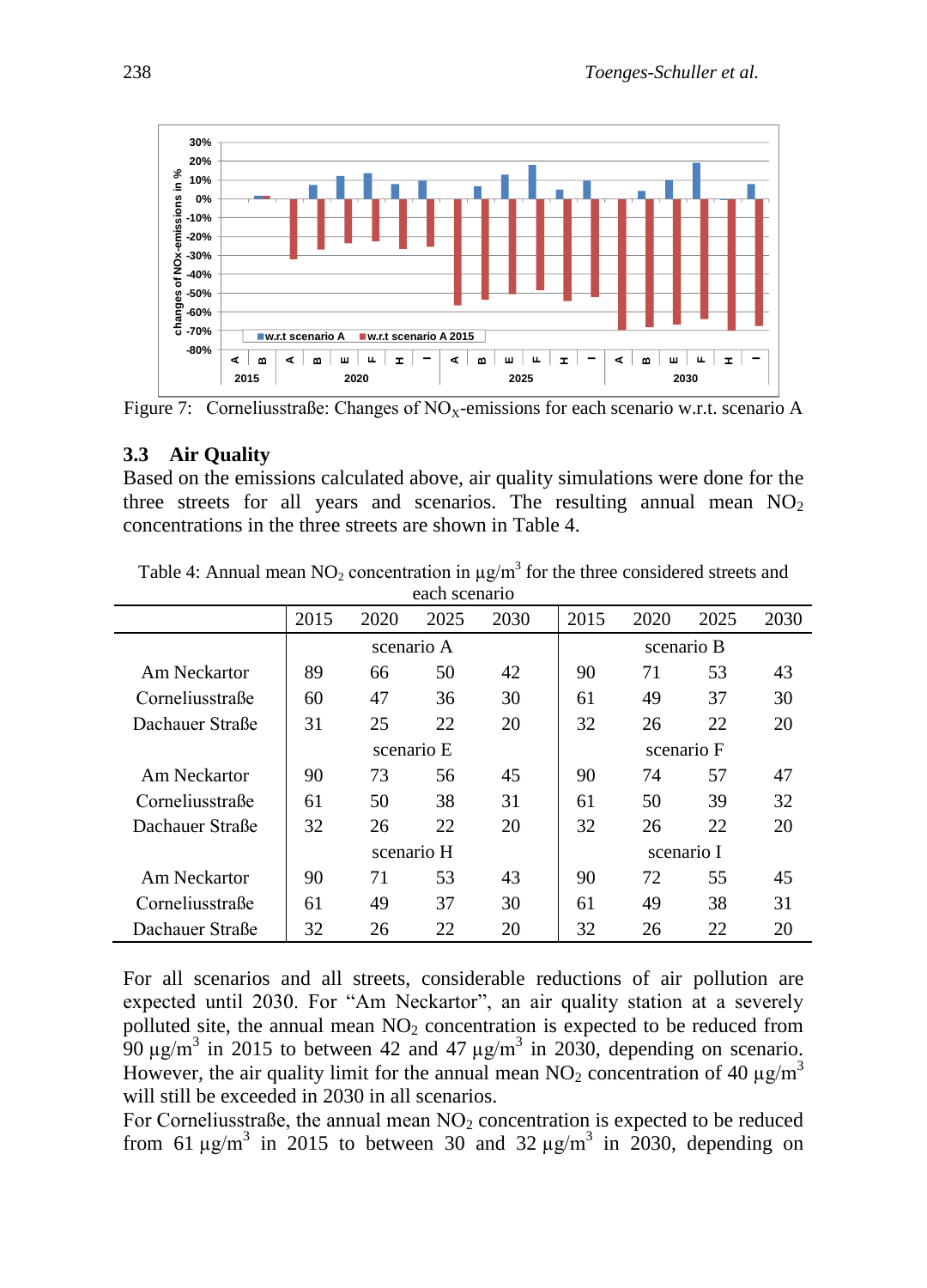1

scenario. In all scenarios, compliance with the air quality limit is expected in 2025. For Dachauer Straße, reductions from 32  $\mu$ g/m<sup>3</sup> in 2015 to 20  $\mu$ g/m<sup>3</sup> in 2030 are expected.



<span id="page-12-0"></span>Figure 8: Annual mean NO<sub>2</sub> concentration in  $\mu$ g/m<sup>3</sup> for the three considered streets and each scenario; model calculations (2006 and 2010 by Kessler et al.[13]) and measurements from air quality stations of the federal states of Baden-Württemberg<sup>5</sup>, Northrhine-Westphalia<sup>6</sup> and Bavaria<sup>7</sup>

In [Figure 8,](#page-12-0) the results are shown graphically. Also shown are calculations with the same model by Kessler et al. [13] for the years 2006 and 2010 (model calibration 2006) in comparison with measurements. For "Am Neckartor", the model calculation for 2010 overestimates the measurements. One reason can be that additional actions were taken to reduce emissions at this severely polluted site that were not considered in the model. For Corneliusstraße and Dachauer Straße, model calculations for 2010 agree well with the measurements. For air quality modelling of the scenarios in this study, the model results were refitted to the measurements 2014.

<sup>5</sup> http://www.lubw.baden-wuerttemberg.de/servlet/is/21954/?shop=true, Reports on annual mean values of the most relevant air pollutants for the air quality stations in Baden-Württemberg between 2005 and 2013

<sup>6</sup> http://www.lanuv.nrw.de/luft/immissionen/ber\_trend/kenn.htm, Annual mean values of the most relevant air pollutants for the air quality stations in Northrhine-Westphalia between 2000 and 2013

<sup>&</sup>lt;sup>7</sup>http://www.muenchen.de/rathaus/Stadtverwaltung/Referat-fuer-Gesundheit-und-Umwelt/Luft\_und\_Strahlung/Luftreinhalteplan.html, Fifth follow up of the clean air plan for the city of Munich, Bavarian Ministry of Environment and Consumer Protection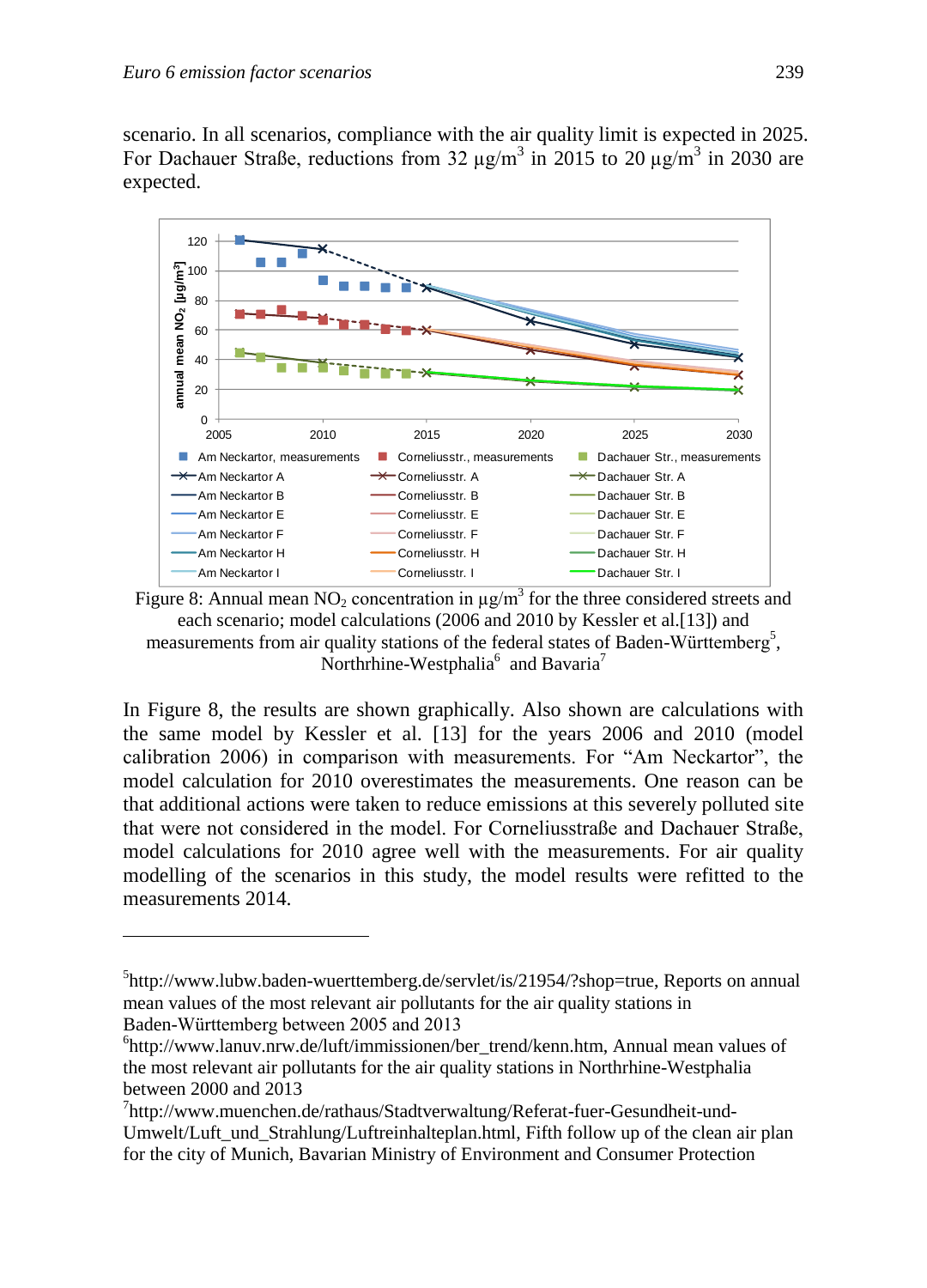#### **3.4 Extrapolation to all German Traffic Stations**

The results for the three streets were extrapolated to all traffic-influenced air quality measurement stations in Germany as follows. In [Figure 9,](#page-14-0) the annual mean NO<sup>2</sup> values of all German traffic-influenced air quality measurement stations in the EEA (European Environmental Agency)  $AirBase^8$  2014 are shown as blue diamonds, sorted by annual mean  $NO<sub>2</sub>$ . Altogether, there are 144 stations. The model results for the three streets for scenario A 2015 (fitted to the 2014 measurements) are shown as blue circles. To extrapolate the model results, a logarithmic curve was fitted through the three model calculations, shown as blue line. As you can see in [Figure](#page-14-0) **9**, this line fairly well captures the behaviour of the other measurement stations as well, between station 20 and station 100, the extrapolation slightly underestimates the measurements, between station 1 and station 20, the extrapolation slightly overestimates the measurements. Such a logarithmic extrapolation curve was fitted to the modelled annual mean  $NO<sub>2</sub>$ values of all scenarios and years (in [Figure](#page-14-0) **9** shown for scenario A only). Also shown in [Figure](#page-14-0) 9 is the air quality limit for the annual mean  $NO<sub>2</sub>$  value (black dotted line). The intersections of the extrapolation curves with the limit line, scaled by a factor to correct for the deviations between measurements and model in 2015, give the number of air quality measurement stations with limit exceedances for all years and scenarios.

In [Table 5,](#page-14-1) the number of traffic-influenced air quality stations in Germany expected to exceed the  $NO<sub>2</sub>$  air quality limit estimated by this extrapolation is shown for the considered years and scenarios. Also given is the percentage of stations expected to exceed the limit, referring to the total number of 144 traffic-influenced air quality stations in Germany in EEA AirBase. While in 2015 about 50 % of all German traffic-influenced air quality stations in EEA AirBase exceeded the limit, this number is expected to be reduced until 2020 to between 23 % and 28 % (depending on scenario), until 2025 to between 7 % and 10 % and until 2030 to between 1 % and 4 % (1 % for scenario I, which was TCMV voted).

1

<sup>8</sup> http://www.eea.europa.eu/data-and-maps/data/airbase-the-european-air-quality-database-8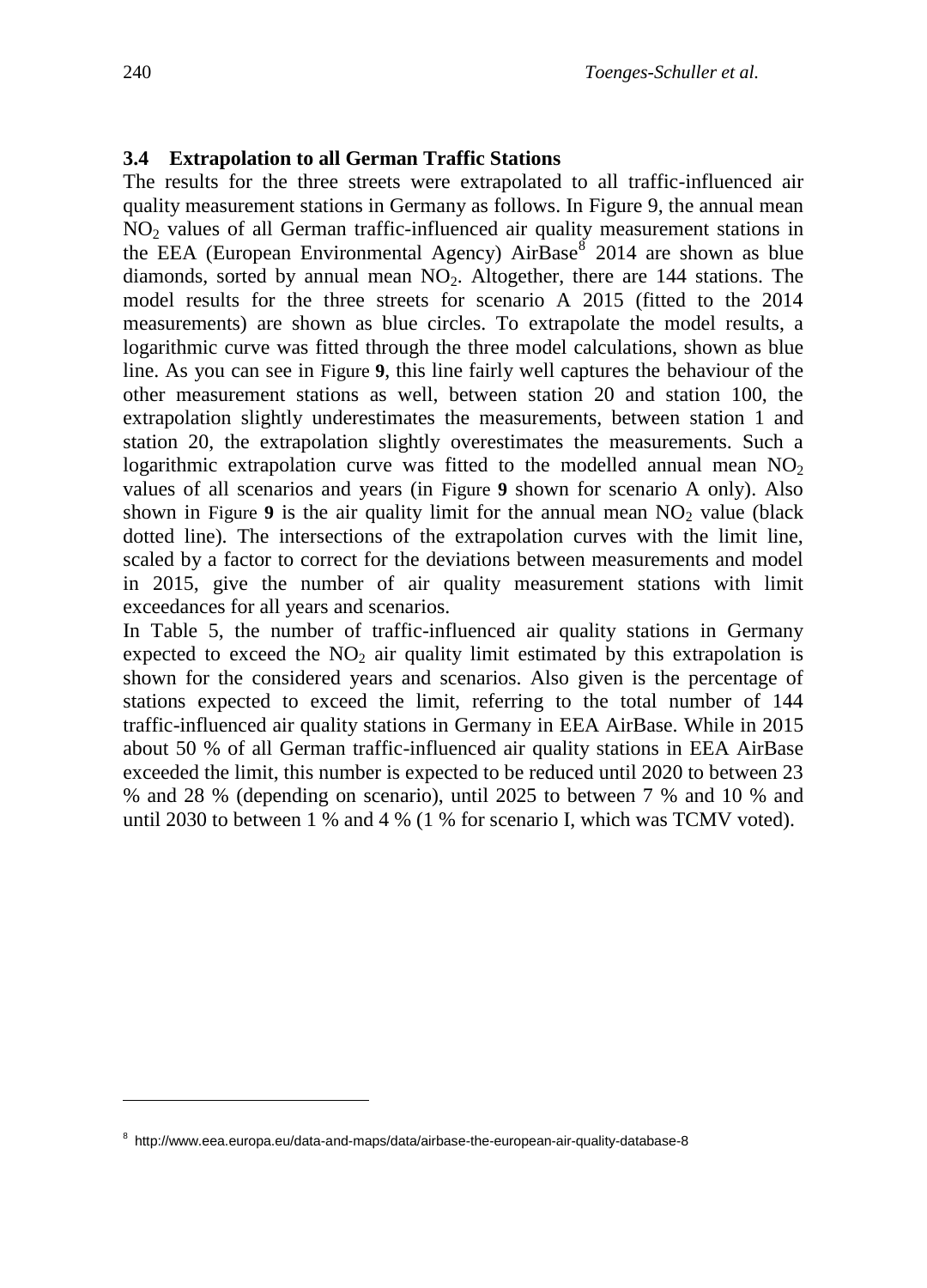

Figure 9: Extrapolation of scenario A to all German Traffic Stations

<span id="page-14-1"></span><span id="page-14-0"></span>Table 5: Estimated number and fraction of traffic-influenced air quality stations in Germany which are expected to exceed the  $NO<sub>2</sub>$  air quality limit in the considered years and scenarios

|      |                            | Sc. A   | Sc. B | Sc.E  | Sc. F | Sc. H | Sc. I |
|------|----------------------------|---------|-------|-------|-------|-------|-------|
| 2015 | number of stations         | 70      | 72    | 72    | 72.   | 72    | 72    |
|      | fraction (of 144 stations) | 49 %    | 50 %  | 50 %  | 50 %  | 50 %  | 50 %  |
| 2020 | number of stations         | 33      | 37    | 40    | 41    | 37    | 39    |
|      | fraction (of 144 stations) | 23 %    | 26 %  | 28 %  | 28 %  | 26 %  | 27 %  |
| 2025 | number of stations         | 10      | 11    | 13    | 14    | 11    | 12.   |
|      | fraction (of 144 stations) | 6,9 %   | 7,6 % | 9,0 % | 9.7 % | 7.6 % | 8.3%  |
| 2030 | number of stations         |         |       | 4     |       |       |       |
|      | fraction (of 144 stations) | $0.7\%$ | 1.4 % | 2.8%  | 3,5 % | 1.4 % | 1.4 % |

As done by IIASA [16], an uncertainty range was defined by setting an interval of  $5 \mu g/m^3$  around the NO<sub>2</sub> air quality limit: When the extrapolation of the model results shows an annual mean NO<sub>2</sub> value

- below 35  $\mu$ g/m<sup>3</sup>: stations are expected to comply with the limit,
- above 45  $\mu$ g/m<sup>3</sup>: stations are expected to exceed the limit,
- between 35 and 45 µg/m3: stations lie within the uncertainty range.

In [Figure 10,](#page-15-0) the estimated number and fraction of traffic-influenced air quality stations in Germany which are expected to exceed the  $NO<sub>2</sub>$  air quality limit in the considered years and scenarios is shown, also shown is the derived uncertainty range.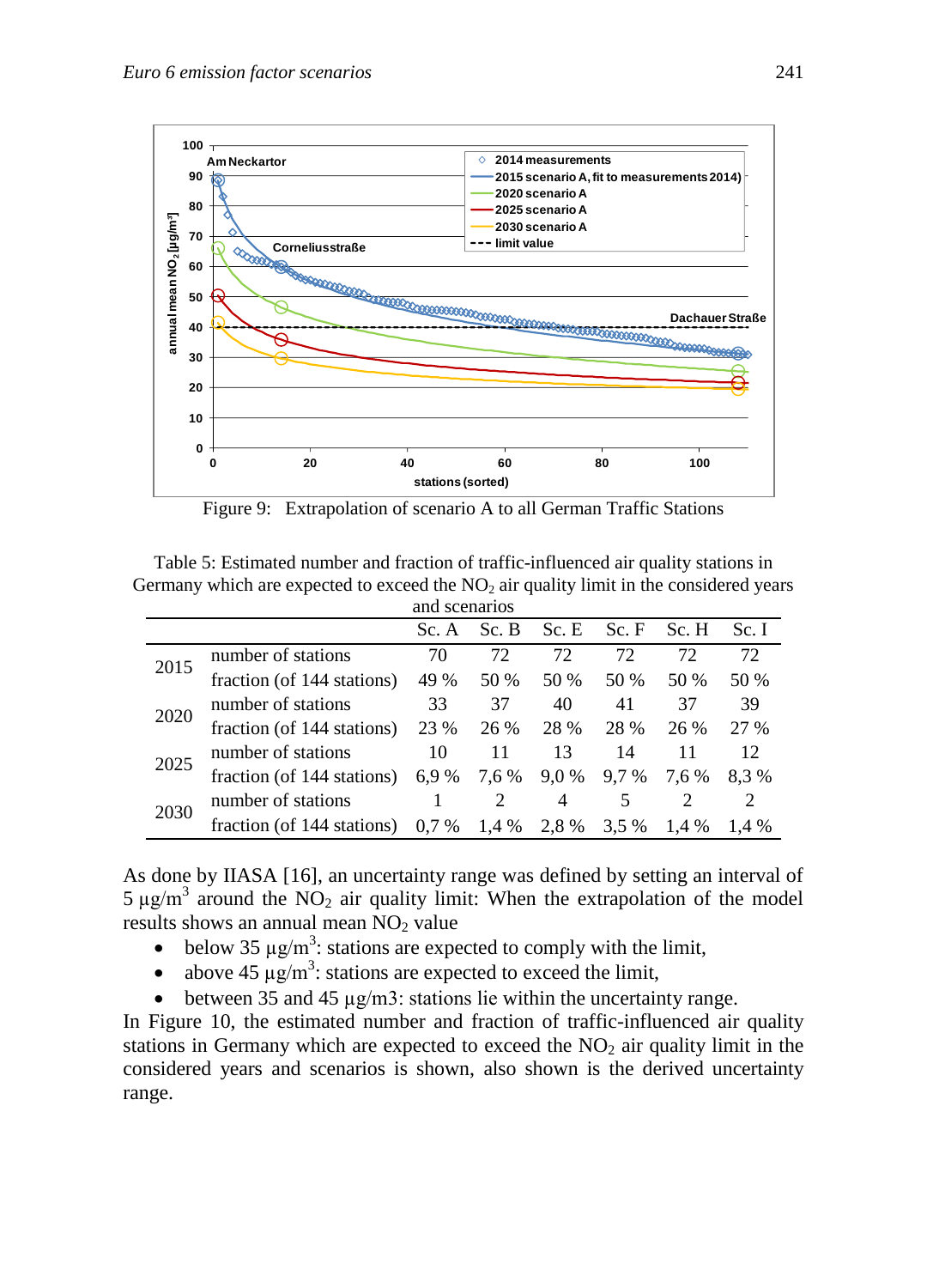

<span id="page-15-0"></span>Figure 10: Estimated number of traffic-influenced air quality stations in Germany which are expected to exceed the  $NO<sub>2</sub>$  air quality limit in the considered years and scenarios; top: absolute numbers, bottom: fraction of all traffic stations (total: 144)

## **4 Summary and Conclusions**

The effect of several emission factor scenarios on  $NO<sub>2</sub>$  air quality was modelled for three urban main roads in Germany, one with severe  $NO<sub>2</sub>$  limit exceedances ("Am Neckartor" in Stuttgart), one with average limit exceedances (Corneliusstraße in Düsseldorf) and one compliant with the limit (Dachauer Straße, Munich). Model calculations were done for the years 2015, 2020, 2025, and 2030 for each scenario. The scenarios were defined by conformity factors to limit the emissions of EU 6 diesel PC according to the future RDE regulation. They were varied between CF=1.6 and CF=3.3 in step 1, and between 1.2 and 1.8 in step 2. Step 1 was assumed to be introduced in September 2017, step 2 in September 2019. In scenario I, additionally, the introduction date of step two was changed from September 2019 to January 2020, thus making scenario I conform to what was voted for by TCMV. The results were extrapolated to all German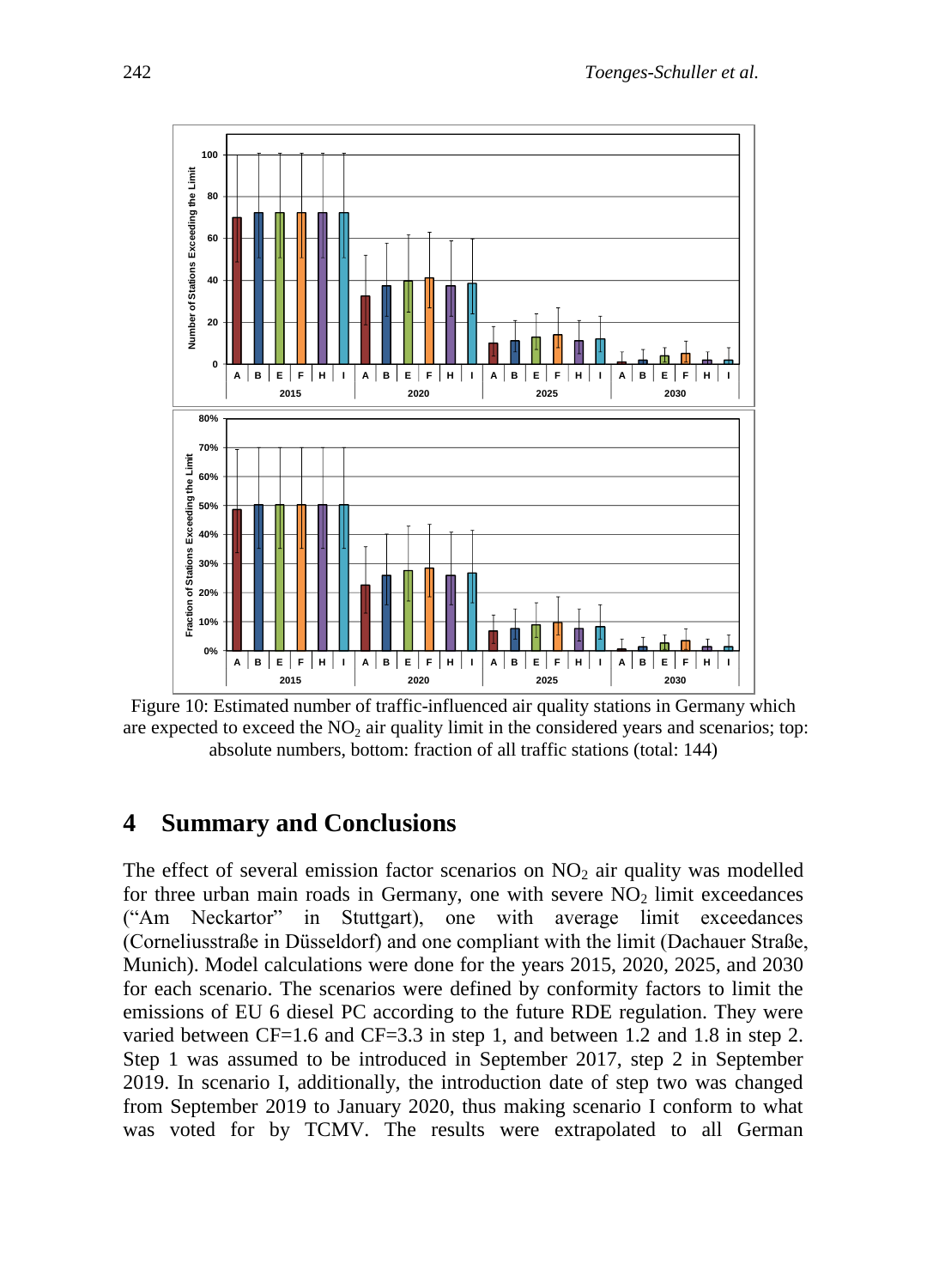traffic-influenced air quality measurement stations. For all scenarios, PC diesel EU 6 RDE emission factors are expected to be considerably lower than PC diesel EU 5 emission factors. Due to fleet renewal, this leads to lower road traffic emissions, lower  $NO<sub>2</sub>$  concentrations and fewer stations exceeding the  $NO<sub>2</sub>$  air quality limit. Depending on scenario, the fraction of traffic-influenced stations exceeding the air quality limit for annual mean  $NO<sub>2</sub>$  is expected to be reduced from about 50 % (72 stations) in 2015 to 23 % up to 28 % (33 up to 41 stations) in 2020, 7 % up to 10 % (10 up to 14 stations) in 2025, and 1 % up to 4 % (1 up to 5 stations) in 2030. For scenario I (TCMV voted), in 2030, two stations are expected to exceed the  $NO<sub>2</sub>$  air quality limit. The differences in modelled  $NO<sub>2</sub>$  reduction for the different scenarios and a single year are smaller than the  $NO<sub>2</sub>$  reductions modelled for a single scenario between the five-year intervals.

From the model calculations, you can draw the following conclusions:

For all scenarios, air quality is expected to improve considerably until 2030.

In 2020, still 23 % to 28 % of the traffic-influenced air quality stations are expected to exceed the air quality limit of annual  $NO<sub>2</sub>$ .

In 2030, most traffic-influenced air quality stations are expected to comply with the  $NO<sub>2</sub>$  air quality limit. Only a few stations, where air pollution is especially high, are still expected to show limit exceedances in 2030.

Within the next five to ten years, at many traffic-influenced air quality stations, natural fleet renewal is not fast enough to achieve compliance with the  $NO<sub>2</sub>$  air quality limit. Here, additional actions to reduce  $NO<sub>X</sub>$ -emissions might be considered.

ACKNOWLEDGEMENTS. We want to say thanks to BMUB (Federal Ministry for the Environment, Nature Conservation, Building and Nuclear Safety, Germany), UBA (Federal Environmental Agency, Germany), ifeu (institute for energy and environmental research, Heidelberg), BASt (Federal Highway Research Institute, Germany), and VDA (German Association of Automotive Industry) for scenario and parameter definition, and to VDA for financial support.

## **References**

- [1] City of Stuttgart, Environmental Protection office, Air quality plan Stuttgart: Luftbilanz Stuttgart 2010/2011, https://www.stadtklima-stuttgart.de/stadtkli ma\_filestorage/download/Luftbilanz-Stgt-2010\_2011.pdf
- [2] Ligterink, N.E., Kadijk, G., van Mensch, P., Determination of Dutch  $NO_X$ emission factors for Euro-5 diesel passenger cars. *TNO report 2012* **R11099** (2012)
- [3] ERMES Information Paper, Diesel light duty vehicle  $NO<sub>X</sub>$  emission factors (2015), http://emisia.com/files/ERMES%20NOX%20EF\_V20151009.pdf